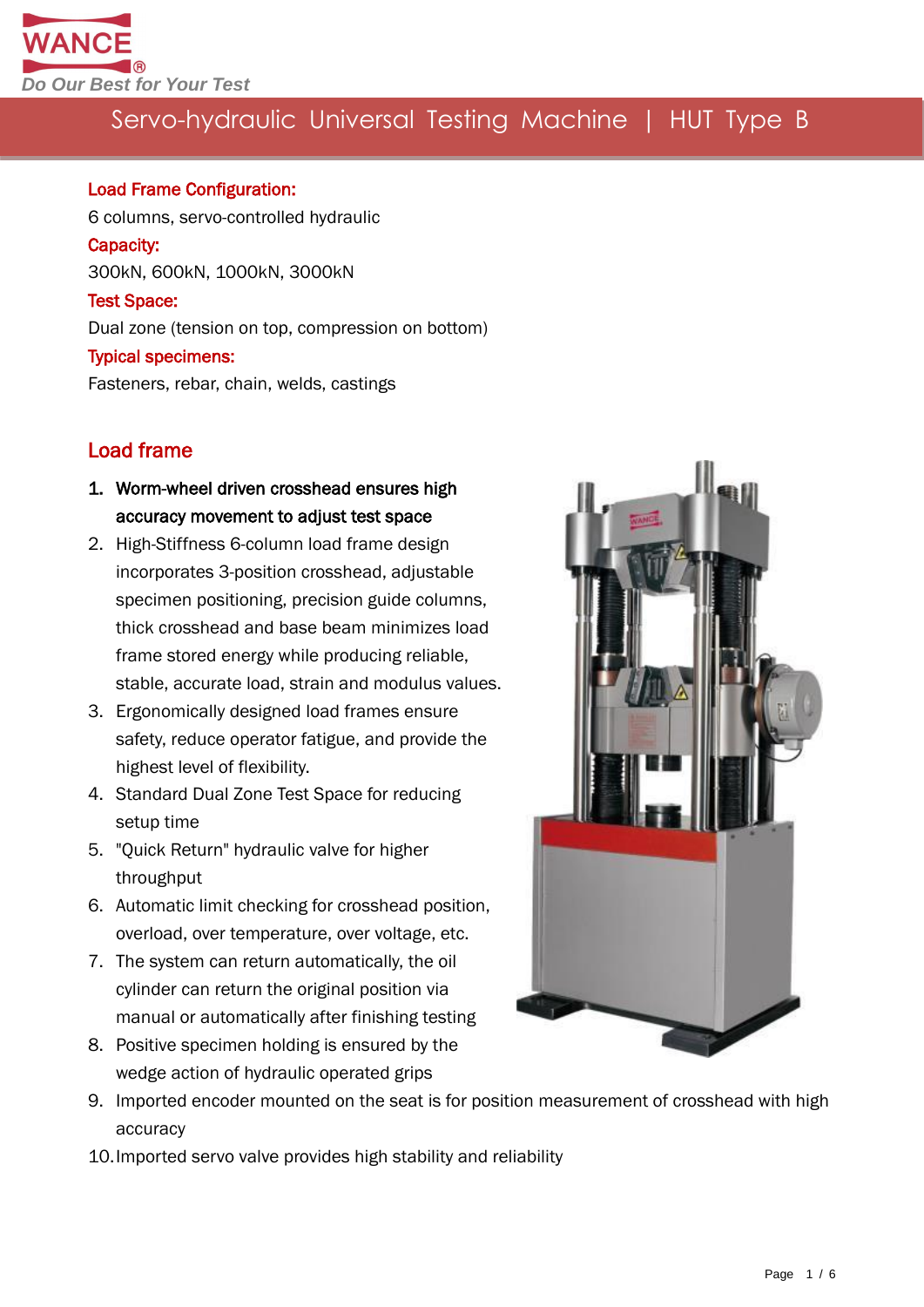#### **Various frames to satisfy your test needs from low force to high force**



#### **Full complement of test accessories**

Extensive range of accessories to meet test requirements in almost any application or industry: rebar, fasteners, chain, welds, castings, concrete and other building materials

• Tension grip

j

- Compression fixture
- **•** Flexure fixture
- Rock shear fixture
- Concrete split fixture
- Fastener tension grip
- Extensometer
- Automatic extensometer
- others

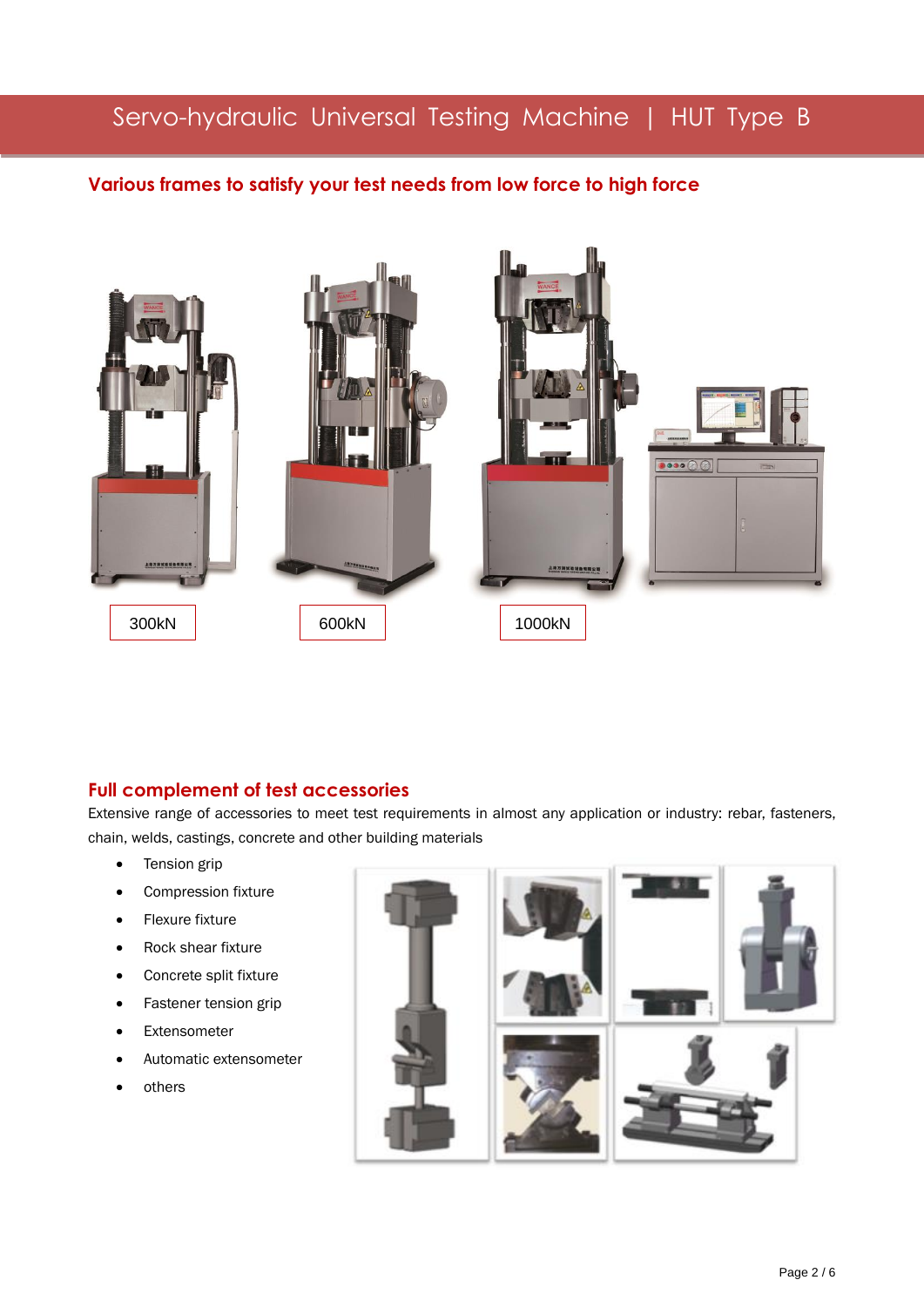#### Load cell

- 1. Use strain gauge load cell technology to measure the force being applied to specimen. The load cell is located in the lower grip and is used to directly measure tensile force.
- 2. High precise load cell measures and captures sensitively tension and compression force, high accuracy load measurement resolution reaches 1/350000 with no steps.
- 3. Famous brand load cell ensures high precision and repeatability.

#### Controlling system – DTC-350

- 1. Closed loop control of stress, strain and displacement. Control loops can switch automatically and smoothly. Control algorithm adopts advanced neural element self-adapting PID. Neural element has ability of close to any non-linear function , simple structure and learning algorithm. It can adapt changing of control object by changing its own synapse weighting and distinguish parameter on line, rebuild object model on line.
- 2. Control system based on DSP DSP, the professional CPU and RISC, is used as control chip of the products. The chip has many functions, such as 40MIPS, 32-digit fixed point, vector control, A/D exchange, position capturing, etc. It is a CPU widely used in industry controlling and suitable to be IC of our
- 3. USB 1.1 communication

products.

Data exchange between hardware and software via USB 1.1inrerface and velocity of 12Mb/s. USB is main direction of development of communication, which has merits of high communication velocity, variety of communication mode( such as controlling , breaking, batch, real time ,etc.), and will be the main mode of communication.

4. Data acquisition system and position capturing system. Data acquisition system consists of 8 channels of 24 bit A/D exchange; effective resolution is 1/350000 with non-step in full range. Exchange velocity and gain are programmable on line. The products contain 3 channels of encoder position capturing system permitting photo-electric orthogonal code

impulse. Frequency can reach 5 MHZ, which has functions of correcting, direction identifying and number-counting.

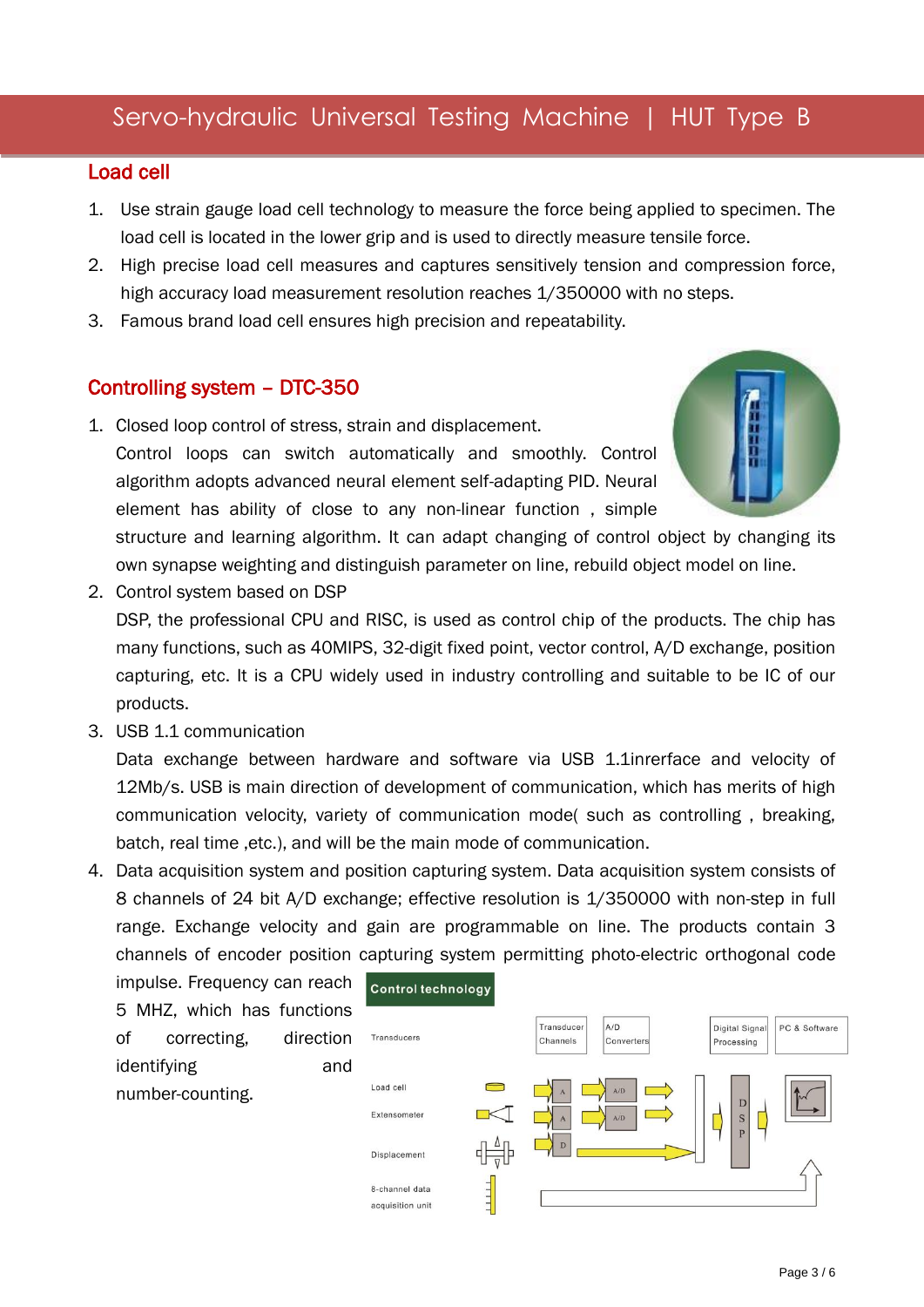#### Two steps to start testing: select a project, press start

This software features a large, growing host of pre-packaged test methods to help you quickly

and efficiently meet the requirements of global test standards such as ASTM, ISO, DIN, EN, BS, and more. Selected by an operator at runtime, these methods are crafted to meet the specific test flow, analysis and reporting requirements of industry standards across a range of specimen and test types. Pre-packaged test methods are available in a wide selection of bundled sets, including: Polymers



& Plastics, Metals, Construction Materials, Biomedical Products, Paper Products, Adhesives, foam, textiles and more.

- Versatile, easy-to-use TestPilot software with a large and growing library of standards-compliant test methods (ASTM, ISO, DIN, EN, BS, and more)
- $\triangleright$  Modular design permits easy upgrading
- $\triangleright$  Plenty of test standards are built in the library of the software for routine tests.
- $\triangleright$  User configured report: user can preset report template and include necessary information, like company information, statistics, and etc. Test report can export to Excel or Word.
- $\triangleright$  Powerful graphic function: real time display curves, like displacement-load, stress-strain, displacement-time, load-times, and others
- $\triangleright$  Powerful analysis function can calculate typical value and display on the curve, like Fm, ReL, ReH, Rp.
- Measurement unit: Users can select SI, or others, like N, kN, Kgf, lbf, Mpa, and so on, user can define the unit by themselves using formula.

Modular design is simple for operation and upgrading

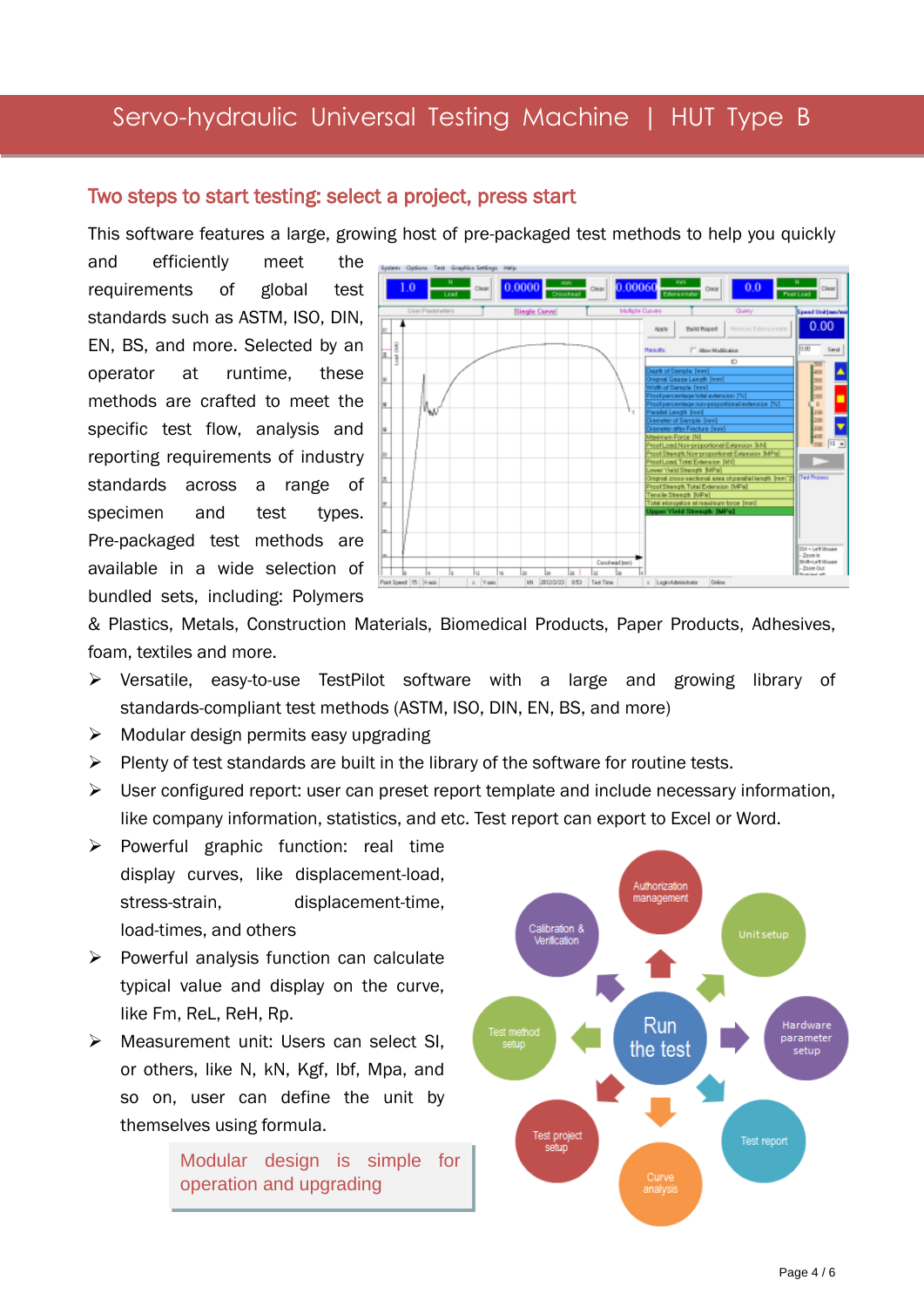## Specifications:

| Model                             | <b>HUT305</b>                 | <b>HUT605</b>         | <b>HUT106</b>         | <b>HUT306</b>          |
|-----------------------------------|-------------------------------|-----------------------|-----------------------|------------------------|
| <b>Type</b>                       | Type B                        |                       |                       |                        |
| Capacity (kN)                     | 300                           | 600                   | 1000                  | 3000                   |
| Calibration accuracy              |                               | Class 1 / Class 0.5   |                       |                        |
| Force accuracy                    | Better than ±1%/±0.5%         |                       |                       |                        |
| Force range                       | 1% ~ 100%FS                   |                       |                       |                        |
| <b>Extension range</b>            | 1% ~ 100%FS                   |                       |                       |                        |
| <b>Extension accuracy</b>         | Better than ±1%/±0.5%         |                       |                       |                        |
| <b>Extension resolution</b>       | 1/350000 of max extension     |                       |                       |                        |
| Actuator (piston) speed (mm/min)  | $0 - 180$                     | $0 - 140$             | $0 - 90$              | $0 - 80$               |
| Force loading speed               | $0.02\% \sim 2\%$ FS /s       |                       |                       |                        |
| Column number                     | $\overline{4}$                | 6                     | 6                     | 6                      |
| Column spacing (test space width) |                               | 430                   | 430                   | 950                    |
| (mm)                              | 405                           |                       |                       |                        |
| Maximum tension space (mm)        | 530                           | 750                   | 800                   | 1200                   |
| Maximum compression space (mm)    | 500                           | 600                   | 700                   | 1000                   |
| Diameter of round specimens (mm)  | $\Phi$ 10 ~ $\Phi$ 32         | $\Phi$ 10 ~ $\Phi$ 40 | $\Phi$ 15 ~ $\Phi$ 60 | $\Phi$ 30 ~ $\Phi$ 110 |
| Diameter of threaded steel (mm)   | $\Phi$ 10 ~ $\Phi$ 32         | $\Phi$ 10 ~ $\Phi$ 36 | $\Phi$ 10 ~ $\Phi$ 40 |                        |
| Thickness of flat specimens (mm)  | $2 \sim 25$                   | $2 \sim 30$           | $2 \sim 40$           | $10 \sim 100$          |
| Compression platens (mm)          | $\Phi$ 120                    | Φ150                  | 220x220               | Φ280                   |
| Actuator (piston) stroke (mm)     | 150                           | 200                   | 250                   | 300                    |
| Frame dimension                   | 940×610×2000                  | 1120×770×2600         | 1250×920×2800         | 1320×950×4000          |
| (length × width × height) (mm)    |                               |                       |                       |                        |
| Hydraulic Power Unit dimension    | 1150×600×900                  |                       |                       |                        |
| (length × width × height) (mm)    |                               |                       |                       |                        |
| Power consumption (kw)            | 5                             | 6                     | 8                     | 6.5                    |
| Power supply                      | 3-phase, 5-line, AC380V, 50Hz |                       |                       |                        |
| Frame weight (kg)                 | 2000                          | 3000                  | 5000                  | 11000                  |